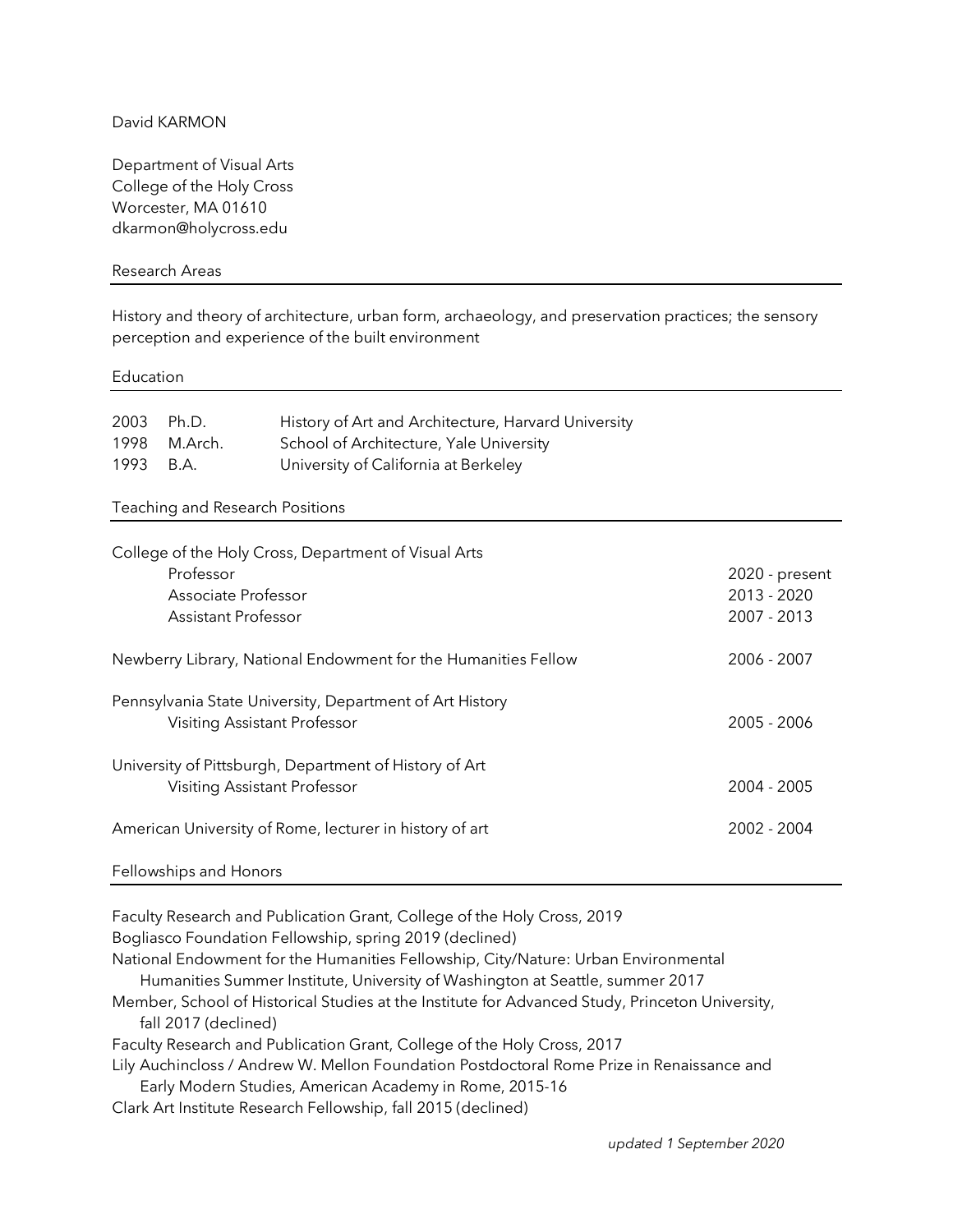Senior Faculty Research Leave, 2014-15

CESR travel grant to lecture at Philibert De l'Orme conference in Tours, 2014 Faculty Research and Publication Grant, College of the Holy Cross, 2014 Faculty Research and Publication Grant, College of the Holy Cross, 2013 iPads and Learning Pilot Project Faculty Participant, 2012 Faculty Research and Publication Grant, College of the Holy Cross, 2012 Batchelor (Ford) Foundation Grant, Summer Faculty Fellowship, 2011 Canadian Centre for Architecture, Faculty Research Fellowship, 2010 Faculty Research and Publications Grant, College of the Holy Cross, 2010 Junior Faculty Research Leave, 2009 - 2010 Batchelor (Ford) Foundation Grant, Summer Faculty Fellowship, 2009 Faculty Research and Publications Grant, College of the Holy Cross, 2009 Franklin Research Grant, American Philosophical Society, 2008 Graham Foundation Research and Development Grant, 2008 Faculty Research and Publications Grant, College of the Holy Cross, 2008 Ignatian Pilgrimage Fellowship, College of the Holy Cross, 2007 Faculty Research and Publications Grant, College of the Holy Cross, 2007 Scott Opler Emerging Scholar Fellowship, Society of Architectural Historians, 2007 National Endowment for the Humanities Fellowship at the Newberry Library, 2006 Summer Institute in the Humanities Fellowship, Venice International University, 2005 College Arts Association International Conference Travel Grant, 2004 Research grant, Library of the American Academy in Rome, 2003 Kingsbury Dissertation Completion Fellowship, 2002 Charles Eliot Norton Traveling Scholar Award, 2001 Graduate Society Summer Fellowship, Harvard Faculty of Arts and Sciences, 2000 Jens Aubrey Westengard Fellowship, Harvard Faculty of Arts and Sciences, 1999 Mellon Fellowship in Humanistic Studies, 1998 Centro Internazionale di Studi di Architettura Andrea Palladio Fellowship, 1998 Fontainebleau Summer Scholarship, Yale School of Architecture, 1997

#### Books

*A Natural History of Renaissance Architecture* (in preparation).

*Architecture and the Senses in the Italian Renaissance: The Varieties of Experience of Architecture*, under contract with Cambridge University Press, forthcoming 2020.

*The Ruin of the Eternal City: Antiquity and Preservation in Renaissance Rome*. Oxford and New York: Oxford University Press, 2011. Also available in Oxford Scholarship Online.

Articles and Book Chapters

"Vitruvius and the Early Modern Worksite." *Companion to the Reception of Vitruvius*, eds. Ingrid Rowland and Sinclair Bell, under contract with Brill Companions to Classical Reception Series, forthcoming 2020.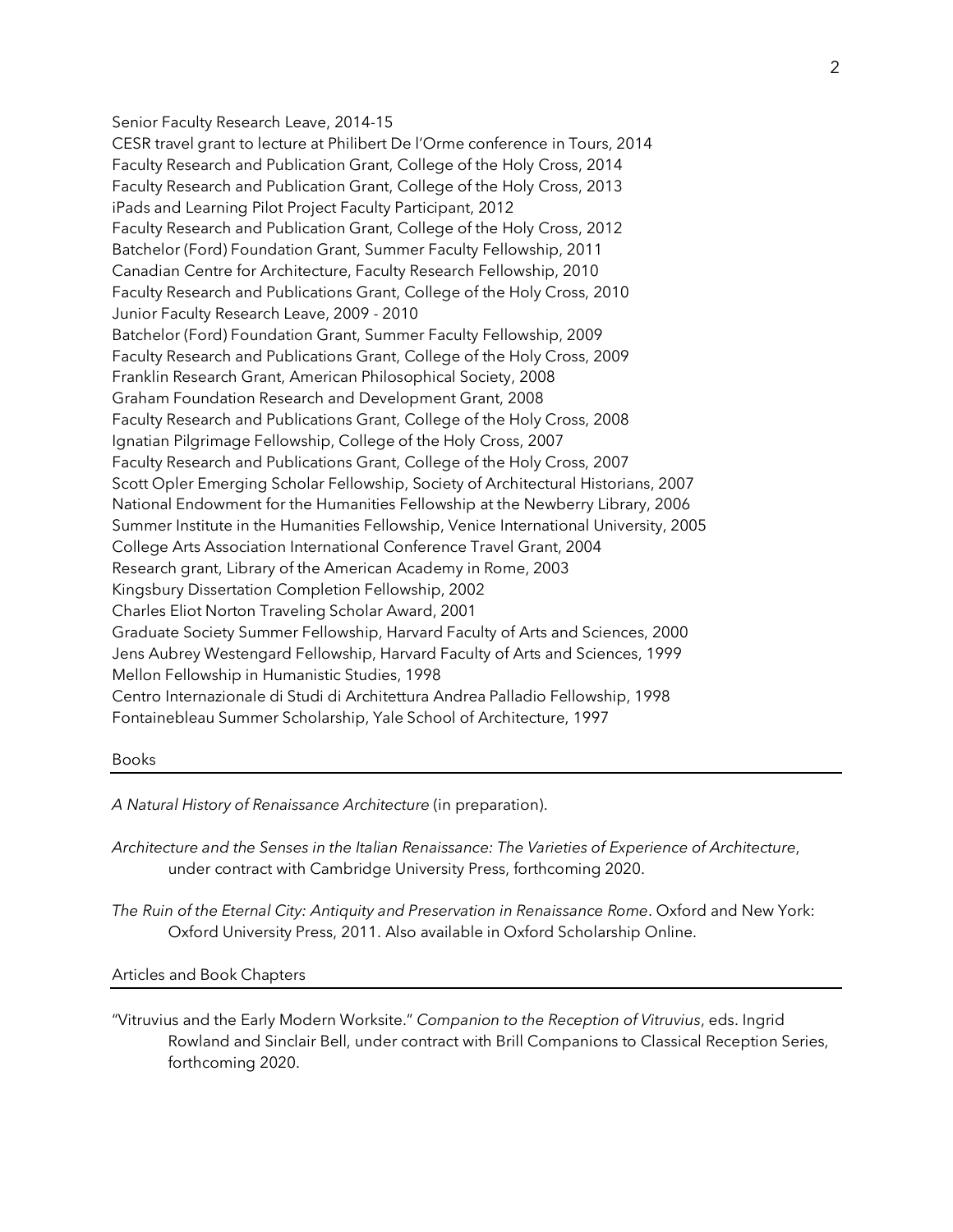- "Early Modern Spaces and Olfactory Traces." Co-authored with Christy Anderson for *The Routledge Handbook of Material Culture in Early Modern Europe*, edited by Catherine Richardson, Tara Hamling, and David Gaimster, 354-370. New York: Routledge, 2017.
- "The Sacro Monte at Varallo and the Choreography of an Olfactory Landscape." *Future Anterior* 13.2 (Winter 2016): 57-76.
- "On Foot: Architecture and Movement." Co-authored with Christy Anderson. *Architectural Review* 12 October 2015.
- "The Destruction and Renewal of the Via Triumphalis, 1533-36." In *Philibert De l'Orme: un architecte dans l'histoire: artes, sciences, techniques: actes du LVIIe colloque internationale d'études humanistes*, eds. Frédérique Lemerle and Yves Pauwels, 300-325. Turnhout: Brepols, 2015.
- "Archaeology and the Anxiety of Loss: Effacing Preservation from the History of Renaissance Rome." *The American Journal of Archaeology* 115 / 2 (April 2011): 159-174.
- "Preserving Antiquity in a Protestant City: the Maison Carrée in Sixteenth-Century Nîmes." In *Art, Piety, and Destruction in European Religion, 1500-1700*, ed. Virginia Raguin, 105-140. Aldershot: Ashgate, 2010.
- "The Colosseum." In The Classical Tradition, eds. Anthony Grafton, Glenn Most, and Salvatore Settis, 216-217. Cambridge: Harvard University Press, 2010.
- "Preservation as Transcendent Vision: Antonio Duca and Santa Maria degli Angeli." In *Faith and Fantasy in the Renaissance: Text, Images, and Religious Practices*, eds. Olga Pugliese and Matt Kavaler, 316-330. Toronto: Centre for Reformation and Renaissance Studies, 2009.
- "Michelangelo's 'Minimalism' in the Design of Santa Maria degli Angeli." *Annali di architettura* 20 (2008), 141-153.
- "Printing and Protecting Ancient Remains in the Speculum Romanae Magnificentiae." In *The Virtual Tourist in Renaissance Rome: Printing and Collecting the Speculum Romanae Magnificentiae*, ed. Rebecca Zorach, 36-51. Chicago: University of Chicago Press, 2008.
- "Renaissance Strategies to Protect the Colosseum: Selective Preservation and Reuse." *Future Anterior* 2.2 (Winter 2005): 1-10.
- "Restoring the Ancient Water Supply in Renaissance Rome: The Popes, the Civic Administration, and the Acqua Vergine." In *Aquae Urbis Romae*, ed. Katherine Rinne, July 2005. http://www.iath.virginia.edu/waters/karmon.html
- Catalogue entries in *Palladio and Northern Europe: Books, Travelers, Architects, ed. Guido Beltramini.* Milan: Skira, 1999.

Book Reviews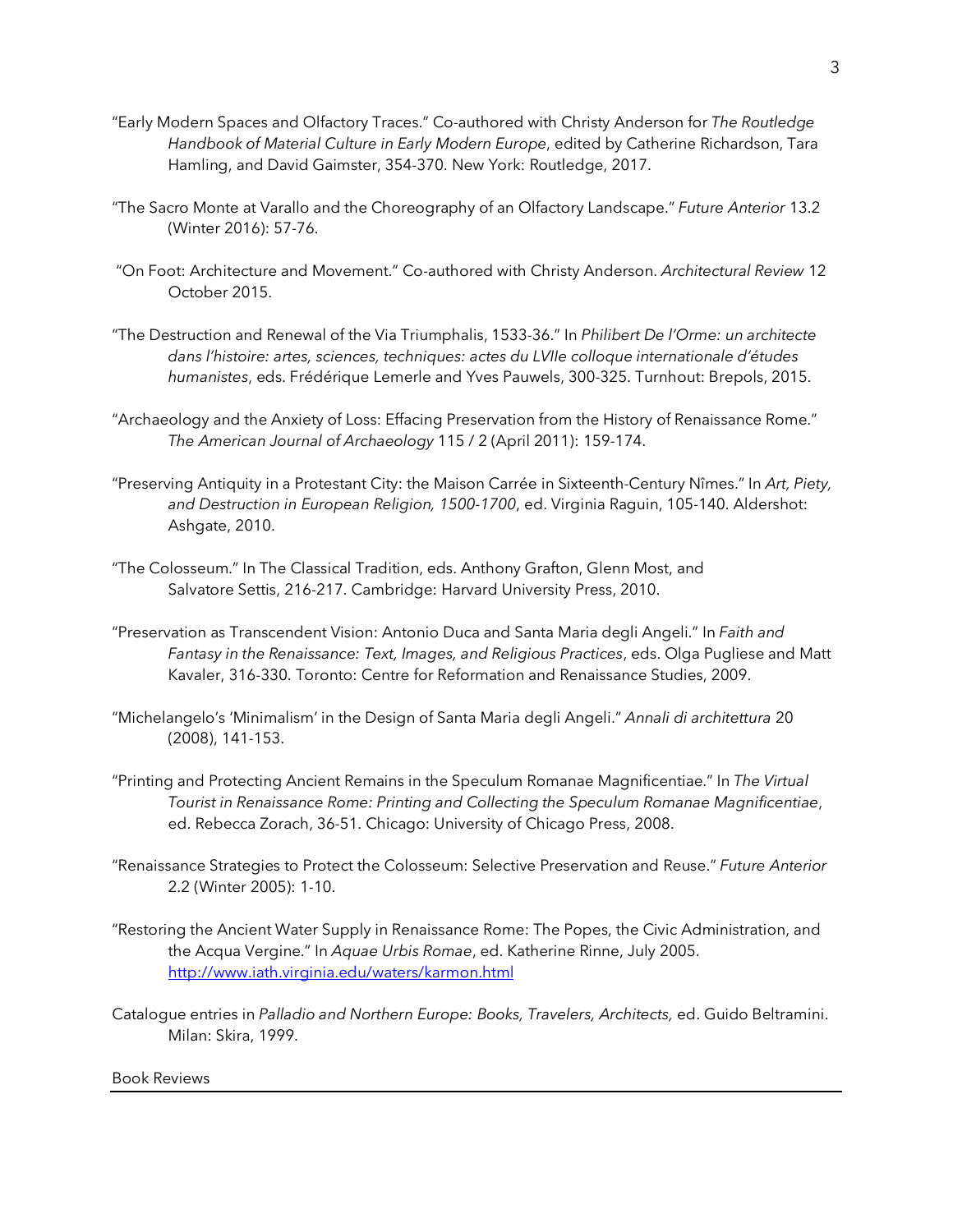- Victor Plahte Tschudi, "Baroque Antiquity: Archaeological Imagination in Early Modern Europe," forthcoming in *Future Anterior.*
- Caroline Fowler, "Drawing and the Senses: An Early Modern History," *CAA.reviews*, March 2018.
- Emanuele Barletti, ed., "Giovan Antonio Dosio da San Gimignano architetto e scultor fiorentino tra Roma, Firenze, e Napoli," *Journal of the Society of Architectural Historians*, 73 / 1 (March 2014): 167-169.
- Jill Burke, ed., "Rethinking the High Renaissance: The Culture of the Visual Arts in Early Sixteenth-Century Rome," *The Sixteenth Century Journal* 44 / 1 (Spring 2013): 317 -319.
- Thomas Barrie, "The Sacred In-Between: The Mediating Roles of Architecture," *Annali di architettura* 23 (2011): 181-182.
- Sabine Frommel, "Francesco Primaticcio architetto," *Journal of the Society of Architectural Historians* 65 / 3 (September 2006): 437-438.
- David Coffin, "Pirro Ligorio: The Renaissance Artist, Architect, and Antiquarian," *The Sixteenth Century Journal* 37 / 3 (Fall 2006): 300-301.

Christof Frommel et al., "Baldassare Peruzzi 1481-1536," *Renaissance Quarterly* 66 / 2 (2006): 513-515.

Amanda Lillie, "Florentine Villas in the Fifteenth Century," *CAA.reviews*, March 2006.

### Invited Talks and Conference Papers

"The Senses, the Imagination, and the Early Modern City" Invited speaker, Urban Spaces and the Senses College of Environmental Studies, UC Berkeley 9-10 May 2020

"Pavements and Pedestrian Movement in the Renaissance: Venice and Rome" Invited speaker, Decentring the Flaneur: Global Histories of Walking the Early Modern City Courtauld Institute of Art, London 15-16 November 2019

"Early Modern Urban Nature" Invited speaker, Reading the City's Histories through Visual Documents 9th International Congress of the Italian Association of Urban History 11-14 September 2019

Invited critic, UMass Amherst Department of Architecture Graduate Studio Reviews Design studio of Pari Riahi, A New Type of City Dwelling: The Public-Private House-Museum 14 December 2018

"On the Sensory Experience and Psychological Perception of Architecture"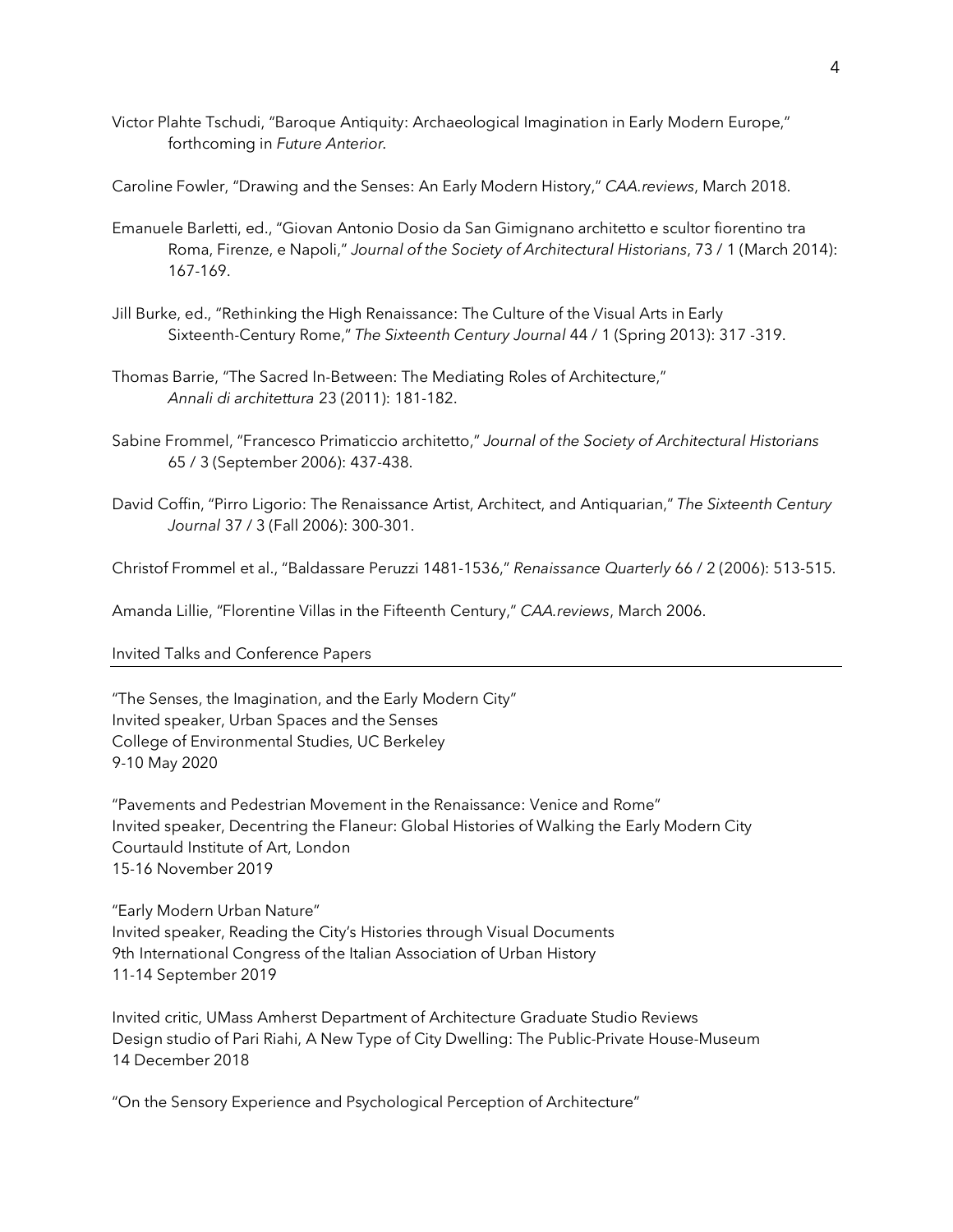Invited speaker, American Institute of Architects of Central Massachusetts 22 May 2018

"Making Sense of Renaissance Architecture" The Legacy of James Ackerman, chaired by Cammy Brothers Society of Architectural Historians, St Paul 2018

Organizer and chair, Early Modern Sensory and Spatial Thresholds Invited speakers: Jasmine Cloud, Aaron Stamper, Margaret Morse Renaissance Society of America, New Orleans 2018

Invited chair, Architecture and Urban Development in 15c and 16c Rome Invited speakers: Camilla Ceccotti, Maurizio Gargano, Giuliana Mosca Roma nel Rinascimento session at Renaissance Society of America, New Orleans 2018

Invited speaker, Vanishing Coast Think Tank with Dawn DeDeaux Cantor Gallery, Holy Cross 20 February 2018

Invited speaker, Re-imagining Lincoln Center and the High Line plus Worcester Urban Fabric Panel discussion following screening of Diller Scofidio + Renfro documentary film AIA Central Massachusetts, 26 October 2017

"The Varieties of Architectural Experience: Environments of Early Modernity and the Senses" NEH Summer City/Nature Institute, organized by Thaisa Way, Richard Watts, Ken Yocum University of Washington at Seattle, 13 July 2017

Invited speaker, workshop on Christian Time in Early Modern Europe Organized by Anthony Grafton and Carolina Mangone Princeton University, 7-8 April 2017

Organizer and co-chair with Nadine Knight, Taking Refuge: An Examination of the Refugee Crisis Invited speakers: Tim Slade (director of Destruction of Memory) and Pamela Karimi Holy Cross, 29 March 2017

Invited organizer and chair, RSA affiliate session, Early Modern Senses and Spaces Invited speakers: Nina Ergin, Niall Atkinson, Tom Nickson, Anatole Tchikine College Art Association, New York, 15-18 February 2017

Invited session chair, New England Renaissance Conference (NERC) Organized by Lauren Jacobi and Daniel Zolli MIT, 1 October 2016

Invited classroom speaker on "The Varieties of Architectural Experience" For Alice Friedman's course Introduction to Architecture and Urban Form Wellesley College, 21 September 2016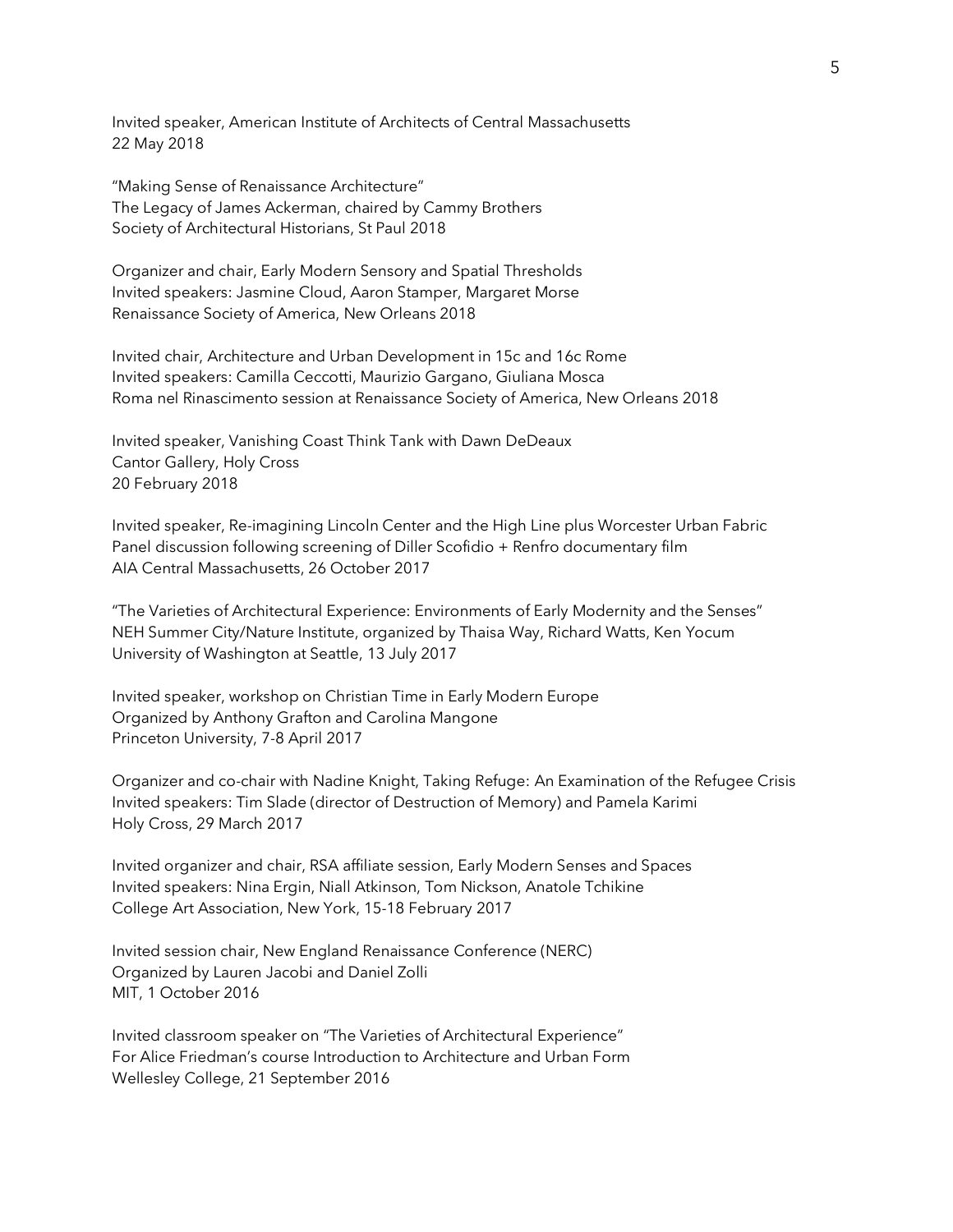"The physical Instauratio Romae" Notre Dame Jubilee Seminar organized by Ingrid Rowland Notre Dame Rome Studies Center, 11 June 2016

"Sensory Delights and Debates at the Baths of Diocletian" Shoptalk walk, American Academy in Rome, 4 May 2016

Co-organizer of Architectural Reverie session with Christy Anderson Society of Architectural Historians, Pasadena 2016

"Sensory Solace and Architectural Know-How" Architectural Know-How, chaired by Christy Anderson Renaissance Society of America, Boston 2016

"Destruction, Renewal, and Preservation of the Past" Invited speaker, Rome Society of the Archaeological Institute of America John Cabot University, 21 October 2015

Invited speaker to LVIIe Colloque Internationale d'Études Humanistes du CESR on Philibert De l'Orme, organized by Frédérique Lemerle and Yves Pauwels Centre d'Etudes Supérieures de la Renaissance Tours, France, 30 June - 4 July 2014

Co-organizer of On Foot: Architecture and Movement with Christy Anderson European Architectural History Network Third International Meeting Turin, Italy, 19-21 June 2014

Invited speaker, Historic Preservation studies UMass Amherst-Hancock Shaker Village Historic Preservation Program UMass Amherst, 8 November 2013

Invited speaker at Materialities of Urban Life in Early Modern Europe Organized by David Gaimster, Tara Hamling, and Catherine Richardson Centre for Metropolitan History and Institute for Historical Research London, April 2013

"Current Research and Future Plans: The Ruin of the Eternal City and Beyond" Invited speaker at Faculty Scholarship Lunch Series Holy Cross, October 2012

"The Anxiety of Renaissance Lines" PhD Talks Lecture Series (Harvard Graduate School of Design) Harvard University GSD, April 2012

"Destruction, Renewal, and Preservation of the Past" Invited speaker at Holy Cross Alumni Continuing Education Day Holy Cross, March 2012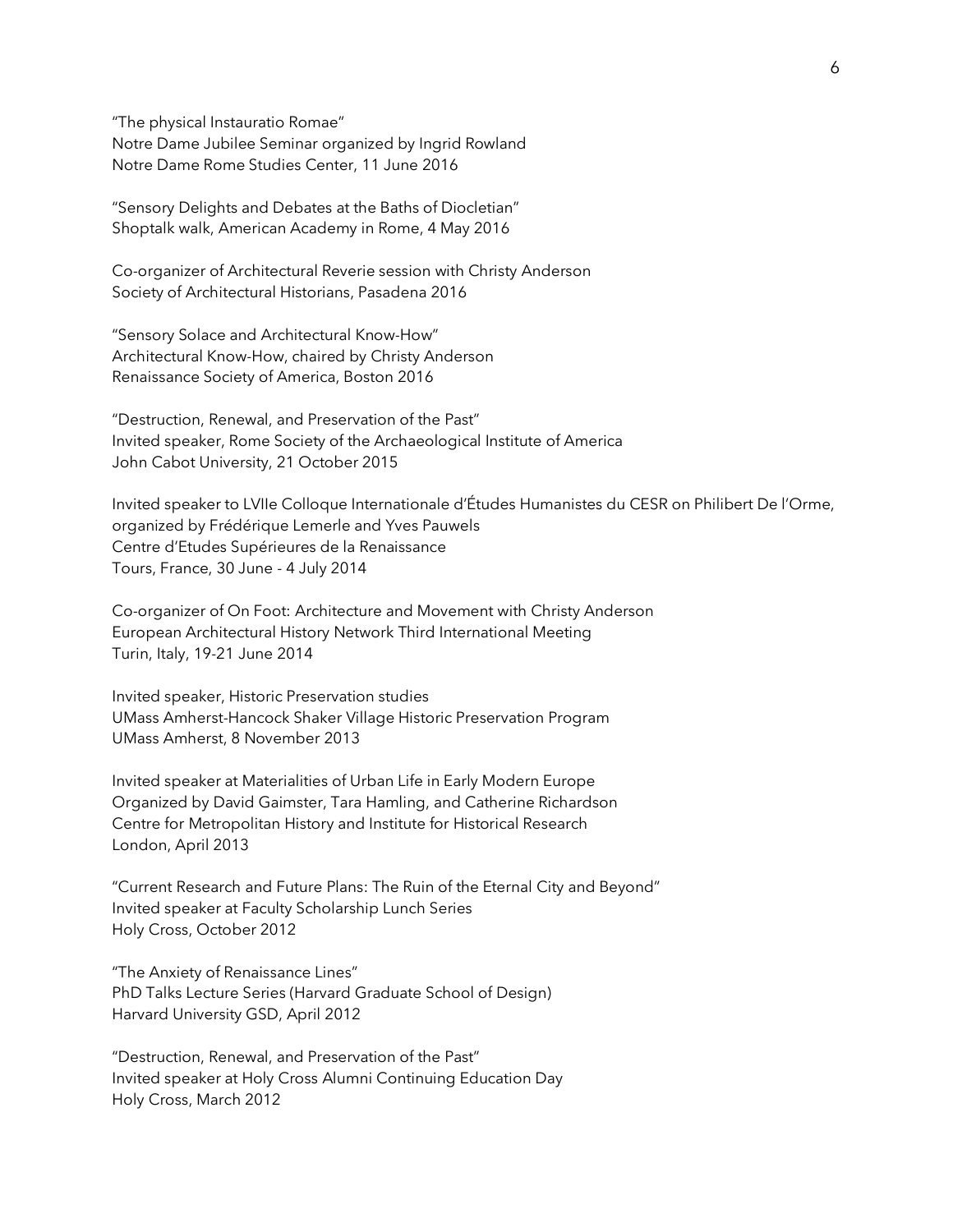"The Anxiety of Renaissance Lines" The Renaissance Line, chaired by Christy Anderson and Tracy Cooper Renaissance Society of America, Washington 2012

Organizer and panelist, workshop on Architectural Studies and the Liberal Arts Invited speakers: Christy Anderson, Daniel Abramson, Joseph Alchermes, Robert Cowherd, Tahar El-Korchi, Thom Long, Ray Kinoshita Mann, Dietrich Neumann, Deborah Packard Center for Interdisciplinary and Special Studies, Holy Cross, October 2011

"Antiquity through Time: Early Modern Approaches to Preservation Problems" Keynote speaker, Conference on Historiography and Antiquarianism Convened by Frances Muecke and John Gagne University of Sydney, Australia, August 2011

Co-organizer and panelist with Niall Atkinson for Sensory Perception in the Early Modern World Chaired by Fabrizio Nevola, respondent David Howes Invited speakers: Christy Anderson, Michael Gaudio, Keith Bresnahan, Jenny Bird Contributing paper: "Architecture and Sensory Perception in Renaissance Italy" Renaissance Society of America, Montreal 2011

"Cultivating Antiquity in the Early Modern Mediterranean" Canadian Centre for Architecture, Study Centre Seminar paper, June 2010

Organizer and panelist for The Mediterranean and the Past Chaired by Rebecca Zorach, respondent Cammy Brothers Invited speakers: Jonathan Ray, Kristine Hess, Karla Mallette Contributing paper: "A Shared Legacy: Antiquity and Preservation in the Mediterranean " Renaissance Society of America, Venice 2010

"Material Ruins: The Physical Remnants of Ancient Rome" Materials in the Renaissance, chaired by Christy Anderson and Michael Cole Renaissance Society of America, Los Angeles 2009

## Other Professional Activities

Service to the discipline:

*Journal of the Society of Architectural Historians* Chief Editor (three year term, 2020-2023) Book Review Editor for Europe, Africa, and Asia (three year term, 2017-2020)

Specialist commentator in essay written by Barclay Ballard in *Business Destinations*: "The Cost of Restoring Italy's Historic Landmarks," (28 February 2018) https://www.businessdestinations.com/featured/rome-wasnt-rebuilt-in-a-day-restoring-italyslandmarks/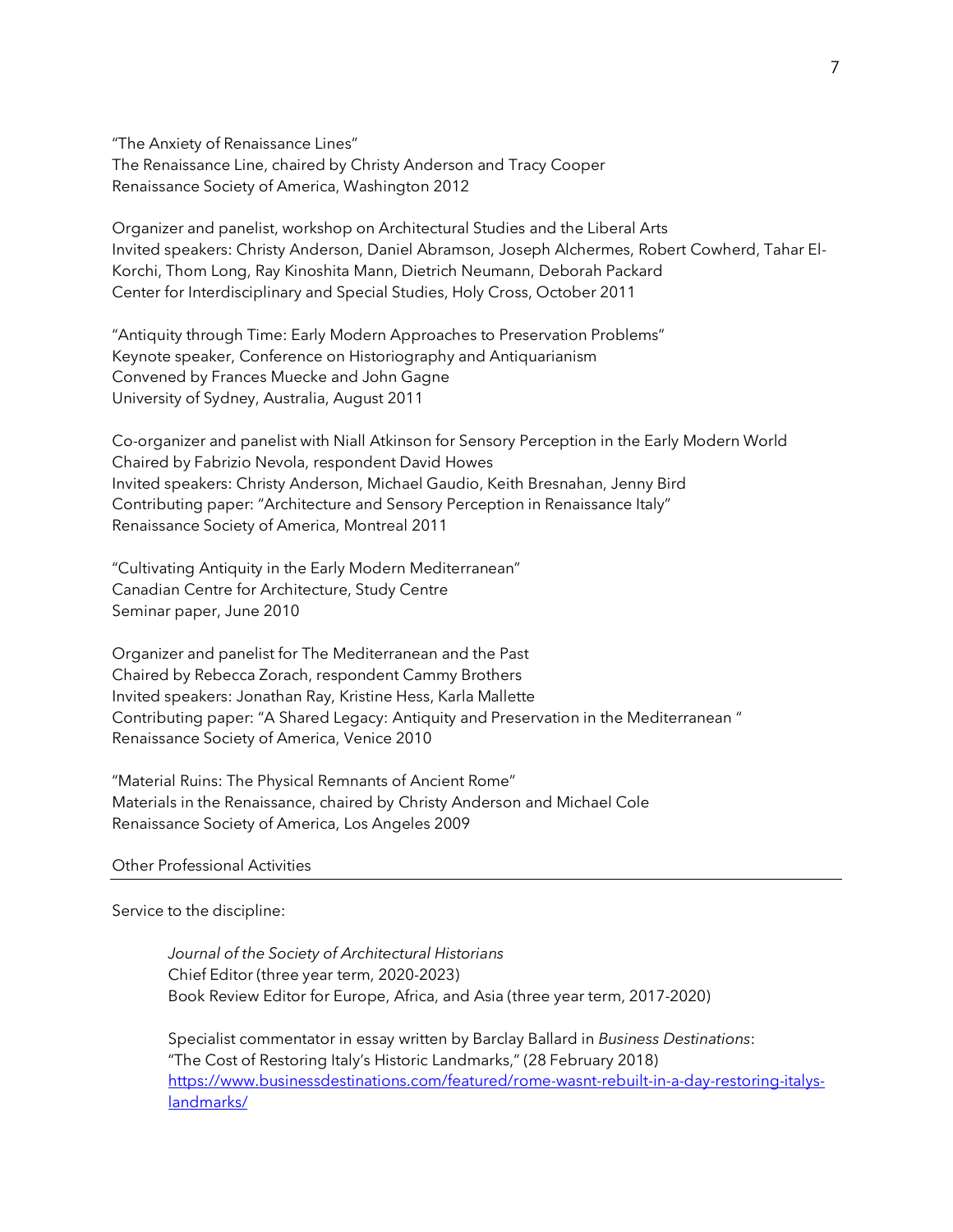Senior scholar mentor for Emanuela Vai, Villa I Tatti (2018-2019), RSA Mentoring Program

Peer review for: Cambridge University Press Johns Hopkins University Press *Renaissance Quarterly International Journal of the Classical Tradition The Memoirs of the American Academy in Rome* external evaluator for Fellows Selection for American Academy in Berlin (2016) external evaluator for MIT School of Architecture + Planning (2016)

Italian-English translations: Translation and proof-reading (Eleonora Pistis), 2015 Centro Internazionale di Studi di Architettura Andrea Palladio, 2000 - 2004

Service to the College:

ENVS-Arch Studies Maymester course with Sara Mitchell in Biology / Geoscience, 2019 Tenure and Promotion Committee, 2017-19 Director of Architectural Studies, 2010-2014, 2017-present College Honors Program interviewer, 2017-18 Member, Center for Interdisciplinary Studies (CIS) committee, 2007-present College Liaison Committee representative, Worcester Art Museum, 2012-14 Faculty Representative, Holy Cross Building and Grounds Committee, 2013-15 Study Abroad Committee, 2012-present Department representative, Academic Affairs Committee, 2010-12 Member, Committee on Faculty Affairs, 2010 Member, Holy Cross Medieval and Renaissance Studies, 2007-present Coordinator, Holy Cross Medieval and Renaissance Studies steering committee, 2008 Center for Interdisciplinary Studies (CIS) steering committee member, 2008 Educational Technology Advisory Group member (ETAG), 2008

Service to the Department of Visual Arts:

Search Committee for Contemporary Art, 2019

Senior Faculty Committee, Junior Faculty Promotion Report (Matt Gamber), 2018 Search Committee for Modern Architecture and Theory position (Amy Finstein), 2018 Senior Faculty Committee, Senior Faculty Promotion Report (Cristi Rinklin), 2016 Senior Faculty Committee, Junior Faculty Promotion Report (Min Kyung Lee), 2016 Senior Faculty Committee, Junior Faculty Probationary Report (Min Kyung Lee), 2014 Search Committee Chair for Modern Architecture and Theory (Min Kyung Lee), 2013 Search Committee for Photography and New Media (Matt Gamber), 2013 Search Committee for Mears Chair (Patricia Johnston), 2012 Head of Art History, Visual Arts Department, 2010-11, 2013-2017, 2020-21

Advisor for Fenwick and Honors College theses: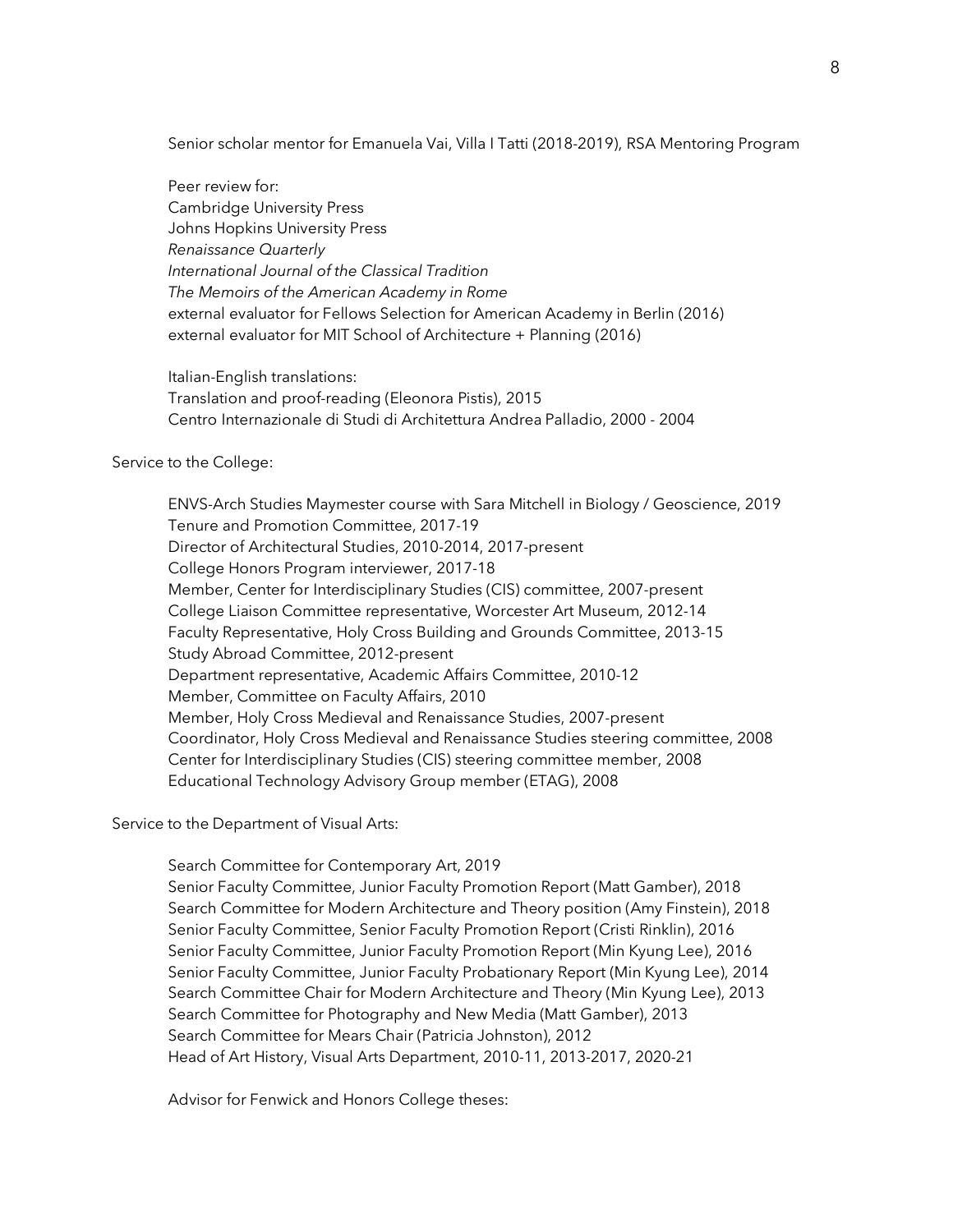Advisor for Fenwick Scholar Honors thesis in Architectural Studies (Mia Yee), 2018-19 (codirected with Ann-Marie Leshkowich in Anthropology) Advisor for Honors College thesis in Architectural Studies (Joe Metrano), 2017-18 Reader of College Honors thesis in Classics (Melissa Gryan), 2017-18 Advisor for Fenwick Scholar Honors thesis in Visual Arts (Meredyth Winter), 2010-11 (codirected with Virginia Raguin) Advisor for College Honors thesis in Visual Arts (Genevra Le Voci and William Matthews), 2008- 09 (co-directed with Virginia Raguin)

Advisor for Architectural Studies Major: Jordan Forrest, 2023 Hunter Gutt, 2023 (double major in ENVS) Finn Larson, 2023 (double major in Economics) Paige Epp, 2022 Elizabeth Gibbons, 2022 Erik Gordon, 2022 (double major in Russian) Renata Palau, 2022 Sean Sova, 2022 (double major in Theatre) Stan Yaroussik, 2022 (double major in Russian) Jennifer Almanza-Matos, 2021 Liam Higgins, 2021 Sydney Fisher, 2021 Monica Martinez, 2021 (double major in Economics) Teresa Reilly, 2021 (double major in Catholic Studies) Daniel Tallman, 2021 (double major in International Studies) Jose Tenorio-Villagomez, 2021 Elizabeth Timmons, 2021 (double major in Economics) Nicole Gould, 2020 (double major in ENVS) Lizzie Case, 2020 Carlye Cording, 2020 Victoria Young, 2020 Caitlin Zeng, 2020 Karina Cardenas, 2019 Katie Badenhausen, 2019 (double major in Studio) Abigail Kostecki, 2019 Ben Marchand, 2019 (double major in Physics) Taylor Wahler, 2019 Mia Yee, 2019 (double major in Anthropology, Fenwick Scholar 2019) Joseph Metrano, 2018 (Honors thesis 2018) Katie-Li Walker, 2018 Victoria Pennacchio, 2017 Caroline Hickey, 2016 Julia Le Blanc, 2016 Diego Quintanar, 2015 Tom Campbell, 2014 Liz Henry, 2014 James Li, 2013